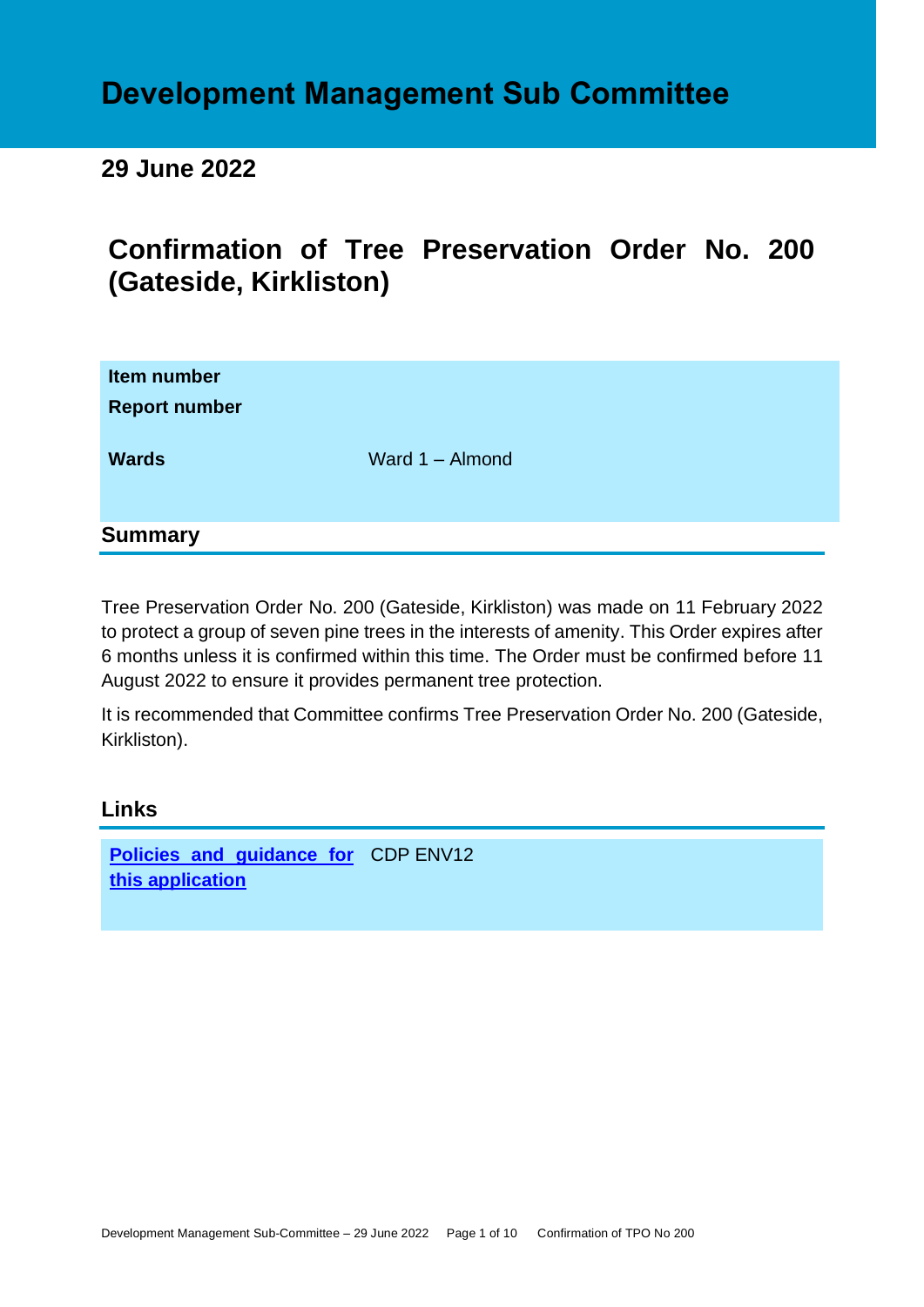# **Report**

# **Confirmation of Tree Preservation Order No. 200 (Gateside, Kirkliston)**

# **Recommendations**

**1.1** It is recommended that Committee confirms the Order.

# **Background**

#### **2.1 Site description**

The site is a grassed area between the Gateside estate and the Pikes Pool estate in Kirkliston. The Order applies to a group of seven pine trees immediately to the south of the wall which divides the two neighbourhoods.

Photographs of the trees are provided in Appendix 3.

### **2.2 Site History**

In January 2022 the planning authority received 22/00060/TCO, a notice of intention to remove three of the seven pine trees. The notice was submitted by an arboricultural contractor working on behalf of the property managers for the Pikes Pool estate to the north of the trees.

In February 2022 a TPO was made to prevent the removal of the trees.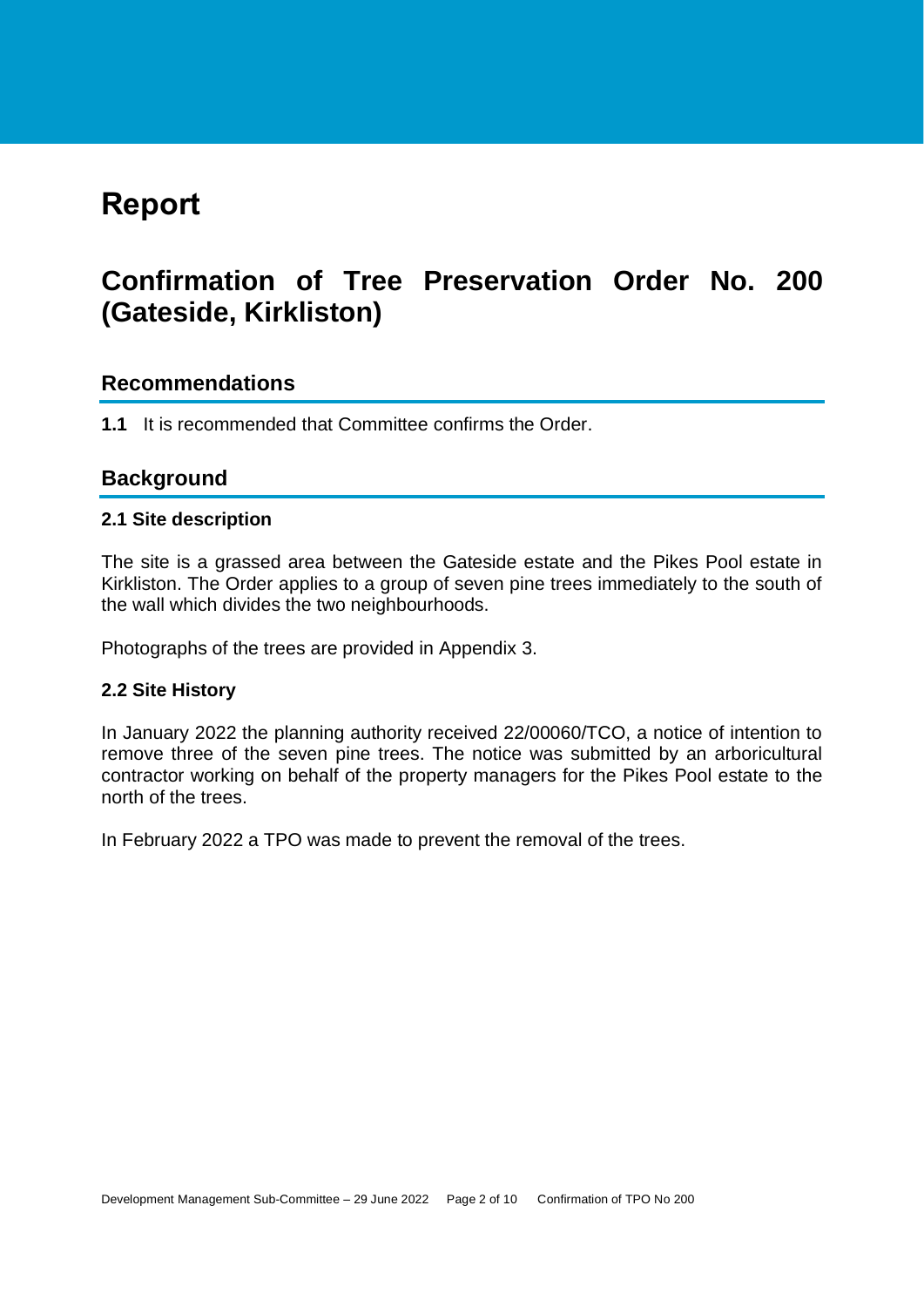# **Main report**

### **3.1 Description of The Proposal**

To the north of the Gateside estate in Kirkliston is a group of seven mature pine trees. They are immediately to the south of the wall which divides the Gateside estate and the Pikes Pool estate, and they fall within the ownership of the Pikes Pool estate, which extends a short way south of the wall.

In January 2022 the Council received a notice of intention to remove three of the seven trees, to "prevent crowns damaging each other" and to reduce debris falling into gardens.

The planning authority also received an email from the chair of the residents' association for Gateside expressing concern about the proposed tree removals and expressing that the Gateside residents did not wish to see the trees removed.

The Arboricultural Officer took the view that the removal of a large portion of the tree group had not been justified. A TPO was made to prevent the proposed tree removals from taking place and to enable the planning authority to ensure that any future tree works are arboriculturally sympathetic and would safeguard amenity.

### **3.2 Determining Issues**

Section 160 of the Town and Country Planning (Scotland) Act 1997 states that a planning authority may make an order specifying any trees, groups of trees or woodlands in their district and providing for their preservation if it is a) expedient in the interests of amenity to make that provision, or b) that the trees, groups of trees or woodlands are of cultural or historical significance.

The planning authority must consider any representations made in accordance with the Tree Preservation Order and Trees in Conservation Areas Regulations before the tree preservation order is confirmed.

### **3.3 Assessment**

To address these determining issues, the Committee needs to consider whether:

- a) The making of the Order is expedient in the interests of amenity or whether the trees, groups of trees or woodlands are of cultural or historical significance:-
- b) the proposal complies with the development plan;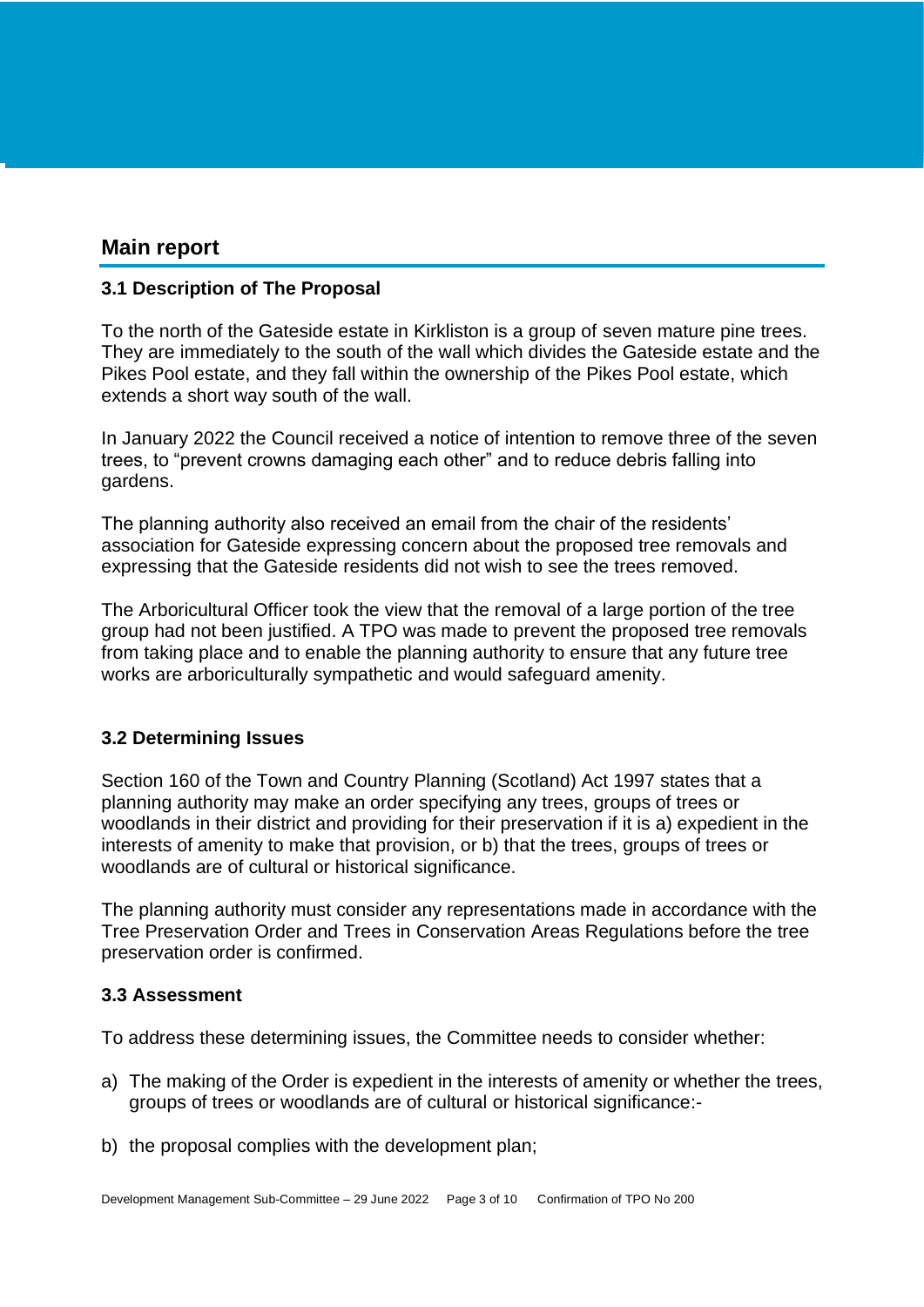- c) equality and human rights issues have been addressed and
- d) any representations received require the Order to be abandoned, confirmed or confirmed with modifications.

#### a) Amenity, Expediency and Cultural or Historic Interest

The group of trees are by the side of Gateside, the main road connecting all parts of the Gateside estate. They are highly visible from many directions, including across the Gateside estate and the Pikes Pool estate, from the B800 to the south of Kirkliston, and from the M9 as it passes the town. The trees are some of the largest in the area and are in a very prominent position, forming a highly significant landscape feature.

The trees are in early maturity and appear to be in satisfactory condition with potentially decades of lifespan remaining.

The making of the Order was therefore expedient as it allows the planning authority to prevent the loss of almost half the trees in the group.

The trees are not considered to be of cultural or historic interest.

#### b) Development Plan

The supporting text of Policy Env 12 (trees) of the Edinburgh Local Development Plan states that where necessary to protect trees, the Council will use its powers to make and enforce Tree Preservation Orders.

In view of the amenity provided by the trees, the requirement to apply a Tree Preservation Order complies with the development plan.

#### c) Equalities and Human Rights

The proposals raise no equalities or human rights concerns.

The statutory requirement on planning authorities is to make Orders where this is in the interests of amenity. Amenity in this context is interpreted as extending beyond the amenity of an individual party and being of wider public benefit. An Order allows any person to apply for permission to carry out tree pruning, felling etc at any time; at that time the individual circumstances of the case must be assessed and a decision on tree work proposals reached. There is a right of appeal against the decision of a planning authority.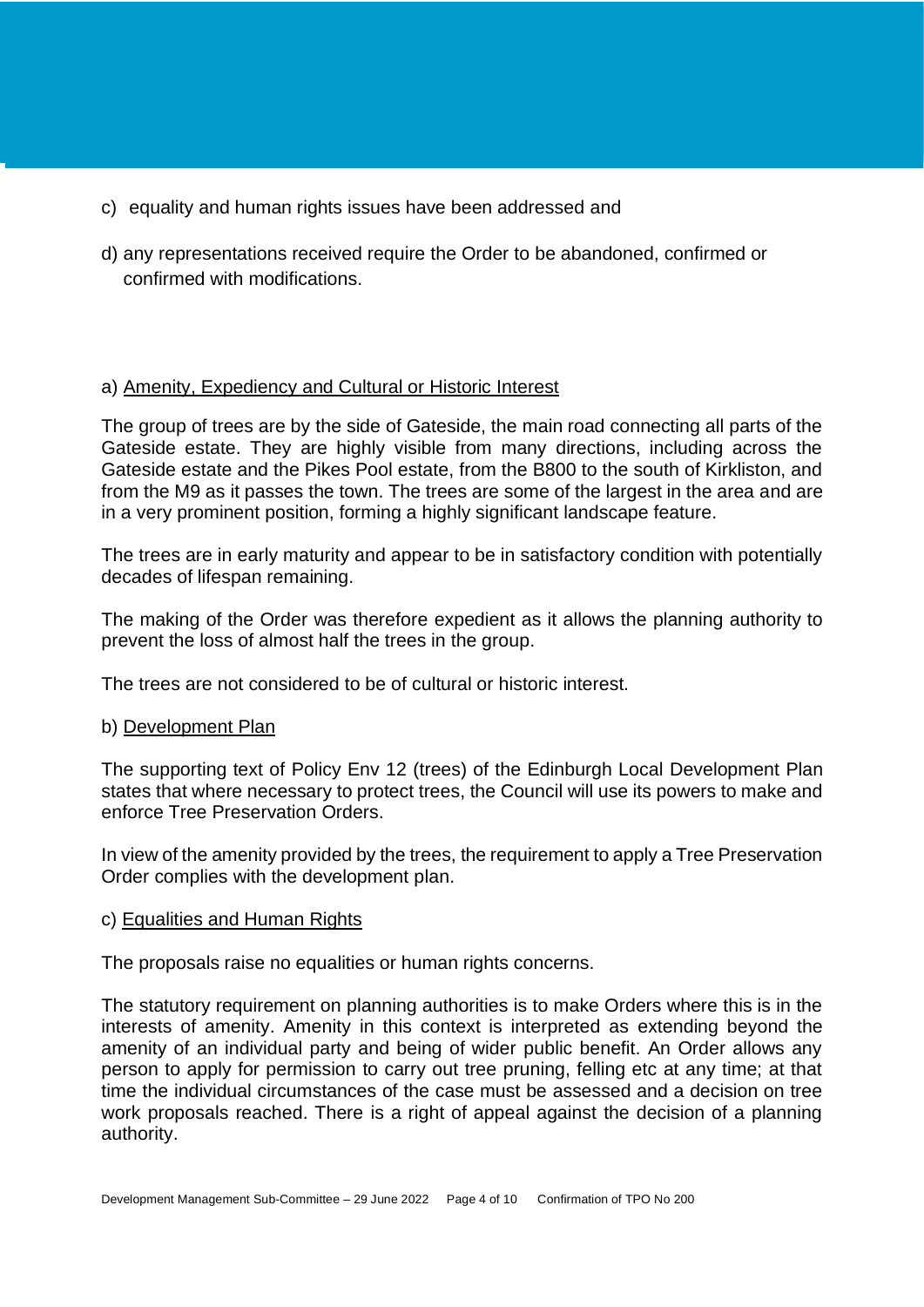#### d) Representations

The planning authority is required to consider any objection or representation made within 28 days of making and advertising a Tree Preservation Order. The making of the TPO was advertised in the normal manner. No representations were received.

#### **Conclusion**

The tree group has significant amenity value and contributes to the attractiveness and character of the area. The tree owners had expressed their intention to remove three of the trees, which would weaken the visual impact of the group. The Order prevents this and allows the planning authority to control future tree works and ensure they are arboriculturally sensitive and will maintain the tree's value in the streetscape.

It is recommended that the Tree Preservation Order be confirmed.

The Tree Preservation Order map and Schedule are enclosed at Appendices 1 and 2 and photographs of the trees at Appendix 3.

# **Financial impact**

### **4.1 The financial impact has been assessed as follows:**

Costs are accommodated through existing budgets.

# **Risk, Policy, compliance and governance impact**

**5.1** Provided Tree Preservation Orders are confirmed in accordance with statutory legislation, the level of risk is low.

# **Equalities impact**

#### **6.1 The equalities impact has been assessed as follows:**

The application has been assessed and has no impact in terms of equalities or human rights.

# **Sustainability impact**

#### **7.1 The sustainability impact has been assessed as follows:**

This application is not subject to the sustainability requirements of the Edinburgh Design Guidance.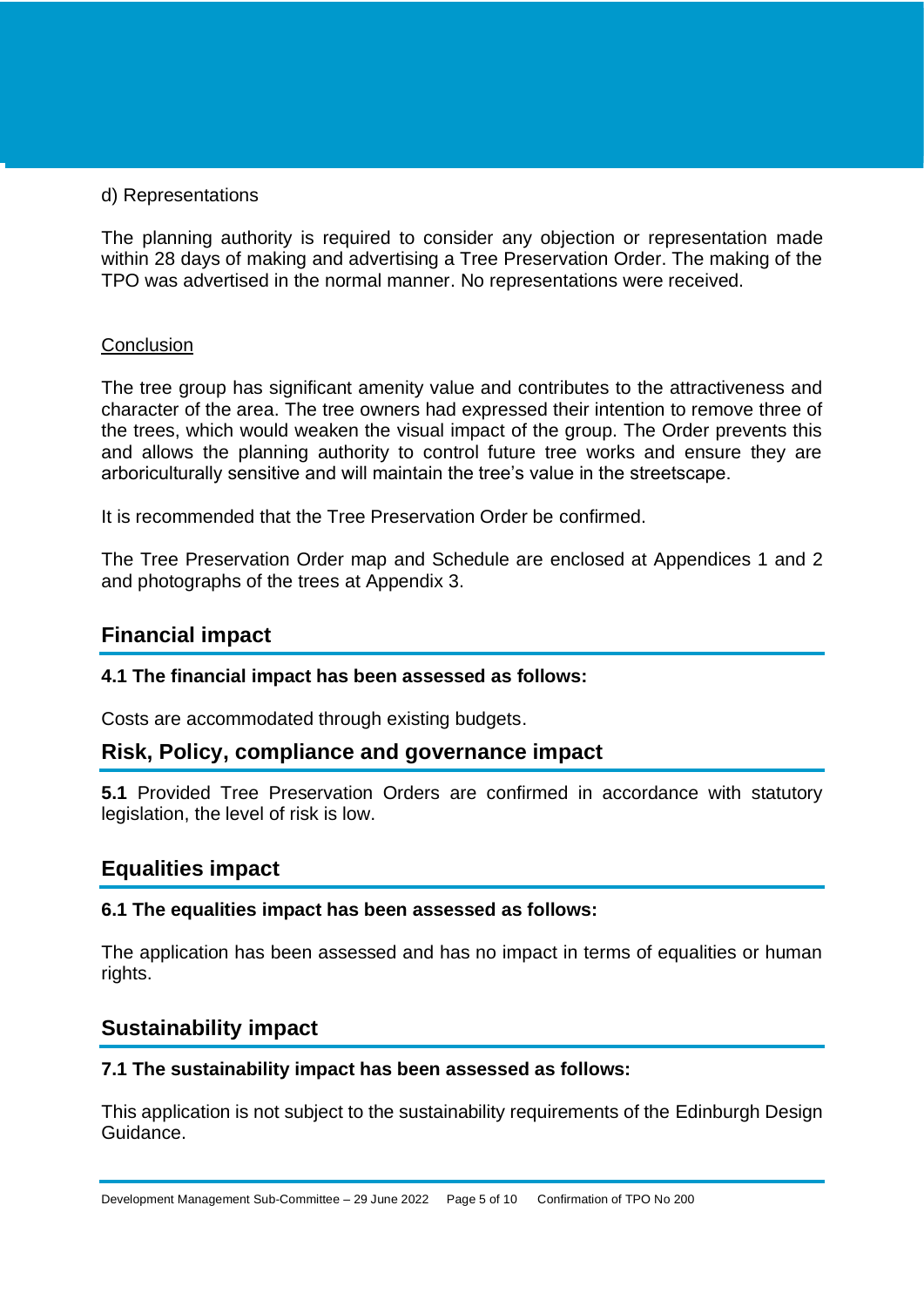# **Consultation and engagement**

### **8.1 Pre-Application Process**

Not applicable.

#### **8.2 Publicity summary of representations and Community Council comments**

The Order was advertised in the local press on 11 February 2022 and displayed at Gateside Library in accordance with regulatory requirements. A copy could not be displayed at the Planning and Building Standards reception in Waverley Court due to Covid restrictions but was available to view on the Council's website.

# **Background reading/external references**

- [Planning guidelines](http://www.edinburgh.gov.uk/planningguidelines)
- [Edinburgh Local Development Plan](http://www.edinburgh.gov.uk/localdevelopmentplan)
- **[Scottish Planning Policy](http://www.scotland.gov.uk/Topics/Built-Environment/planning/Policy)**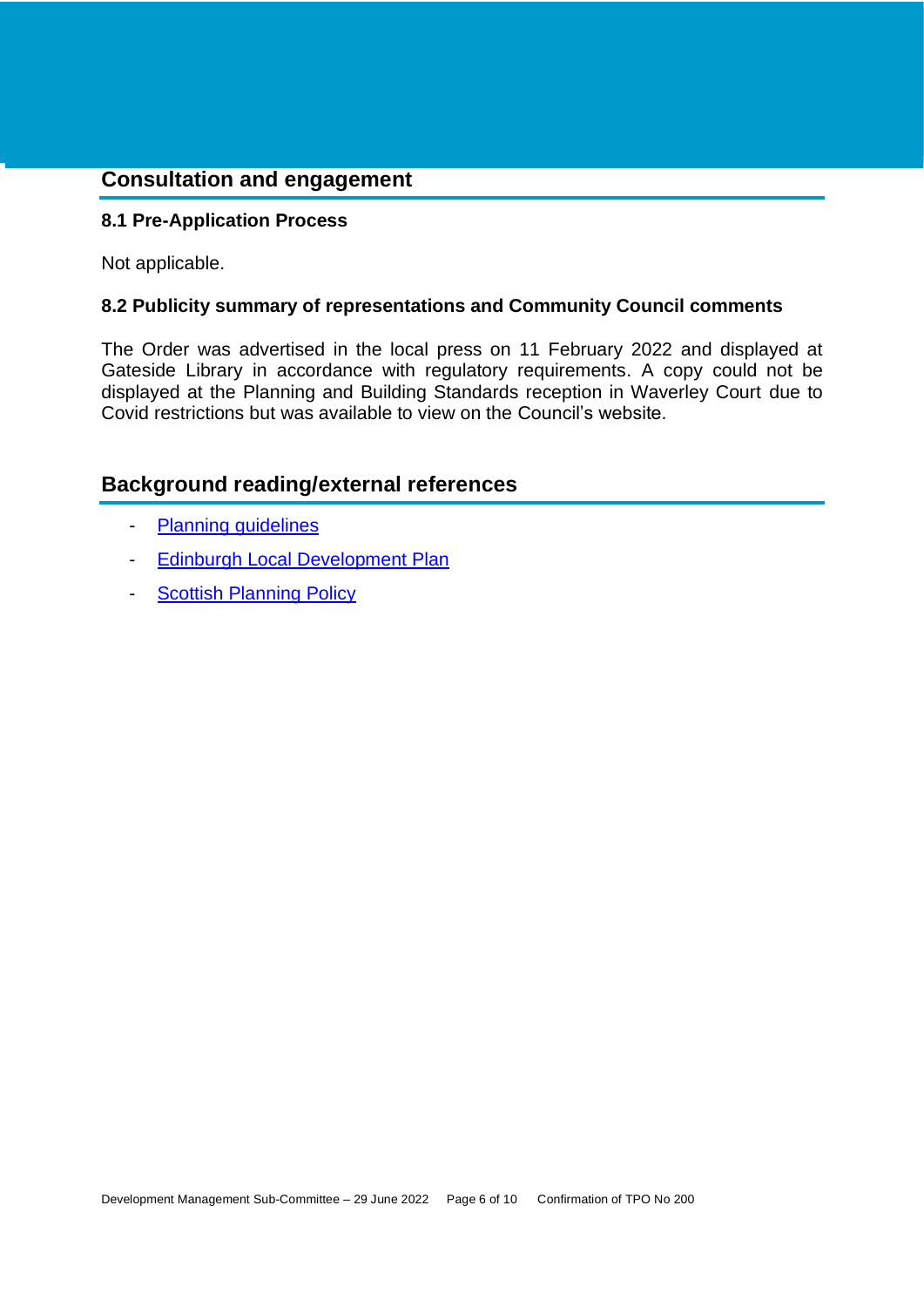| <b>Statutory Development</b><br><b>Plan Provision</b> | Where necessary to protect trees, the Council will use its<br>powers to make and enforce Tree Preservation Orders<br>(ENV12). |
|-------------------------------------------------------|-------------------------------------------------------------------------------------------------------------------------------|
| Date registered                                       | N/A                                                                                                                           |
| <b>Drawing numbers/Scheme</b>                         | N/A                                                                                                                           |
|                                                       |                                                                                                                               |

### **David Givan**

**Chief Planning Officer PLACE** City of Edinburgh Council

Contact: Ruthe Davies E-mail: ruthe.davies@edinburgh.gov.uk

# **Links - Policies**

#### **Relevant Policies:**

#### **Local Development Plan**

### **LDP Policy ENV12 (Trees)**

Development will not be permitted if likely to have a damaging impact on a tree protected by a Tree Preservation Order or other tree worthy of retention unless necessary for good arboricultural reasons. Where such permission is granted, replacement planting of appropriate species and numbers will be required to offset the loss to amenity.

This policy recognises the important contribution made by trees to character, biodiversity, amenity and green networks. In assessing proposals affecting trees, the Council will consider their value, taking into account status such as Tree Preservation Order, heritage tree, Ancient Woodland and Millennium Woodland, and information from tree surveys.

Where necessary to protect trees, the Council will use its powers to make and enforce Tree Preservation Orders.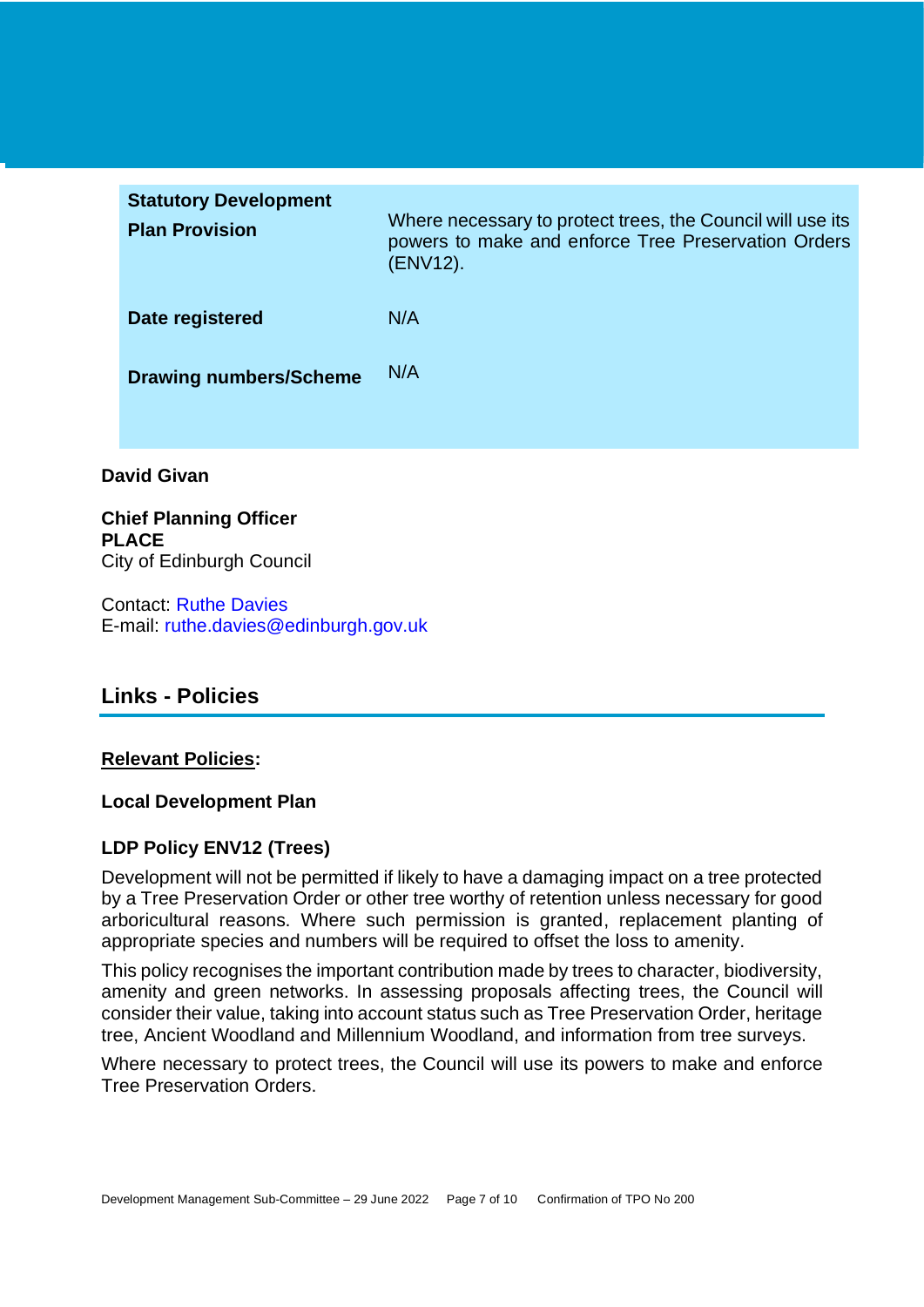# **Appendix 1**

# **Tree Preservation Order Map**

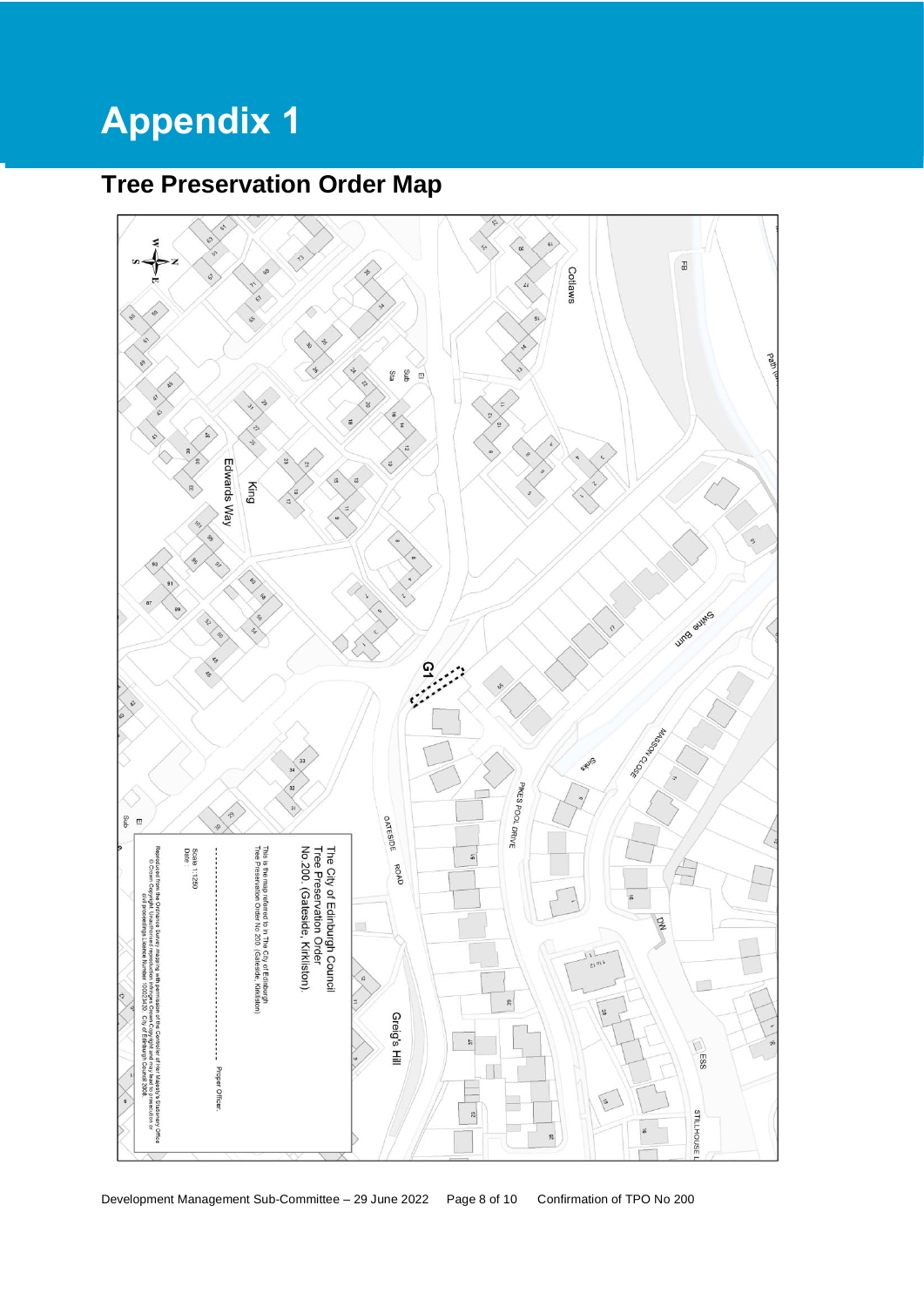# **Appendix 2**

# **Tree Schedule**

| Trees Specified Individually (marked in green on the maps)                     |                              |                                                                                                                                                      |  |
|--------------------------------------------------------------------------------|------------------------------|------------------------------------------------------------------------------------------------------------------------------------------------------|--|
| No. on Map                                                                     | <b>Description</b>           | <b>Situation</b>                                                                                                                                     |  |
| None                                                                           |                              |                                                                                                                                                      |  |
|                                                                                |                              |                                                                                                                                                      |  |
| Trees Specified by Reference to an Area (within a solid black line on the map) |                              |                                                                                                                                                      |  |
| No. on Map                                                                     | <b>Description</b>           | <b>Situation</b>                                                                                                                                     |  |
| None                                                                           |                              |                                                                                                                                                      |  |
|                                                                                |                              |                                                                                                                                                      |  |
| Groups of Trees (within a broken black line on the maps)                       |                              |                                                                                                                                                      |  |
| No. on Map                                                                     | <b>Description</b>           | <b>Situation</b>                                                                                                                                     |  |
| G <sub>1</sub>                                                                 | A row of seven pine<br>trees | On the land at Gateside Road and being<br>part of the Title currently registered in the<br>Register with Title<br>Number<br>Land<br><b>WLN47712.</b> |  |
|                                                                                |                              |                                                                                                                                                      |  |
| Woodlands (Within a red line on the maps)                                      |                              |                                                                                                                                                      |  |
| No. on Map                                                                     | <b>Description</b>           | <b>Situation</b>                                                                                                                                     |  |
| None                                                                           |                              |                                                                                                                                                      |  |